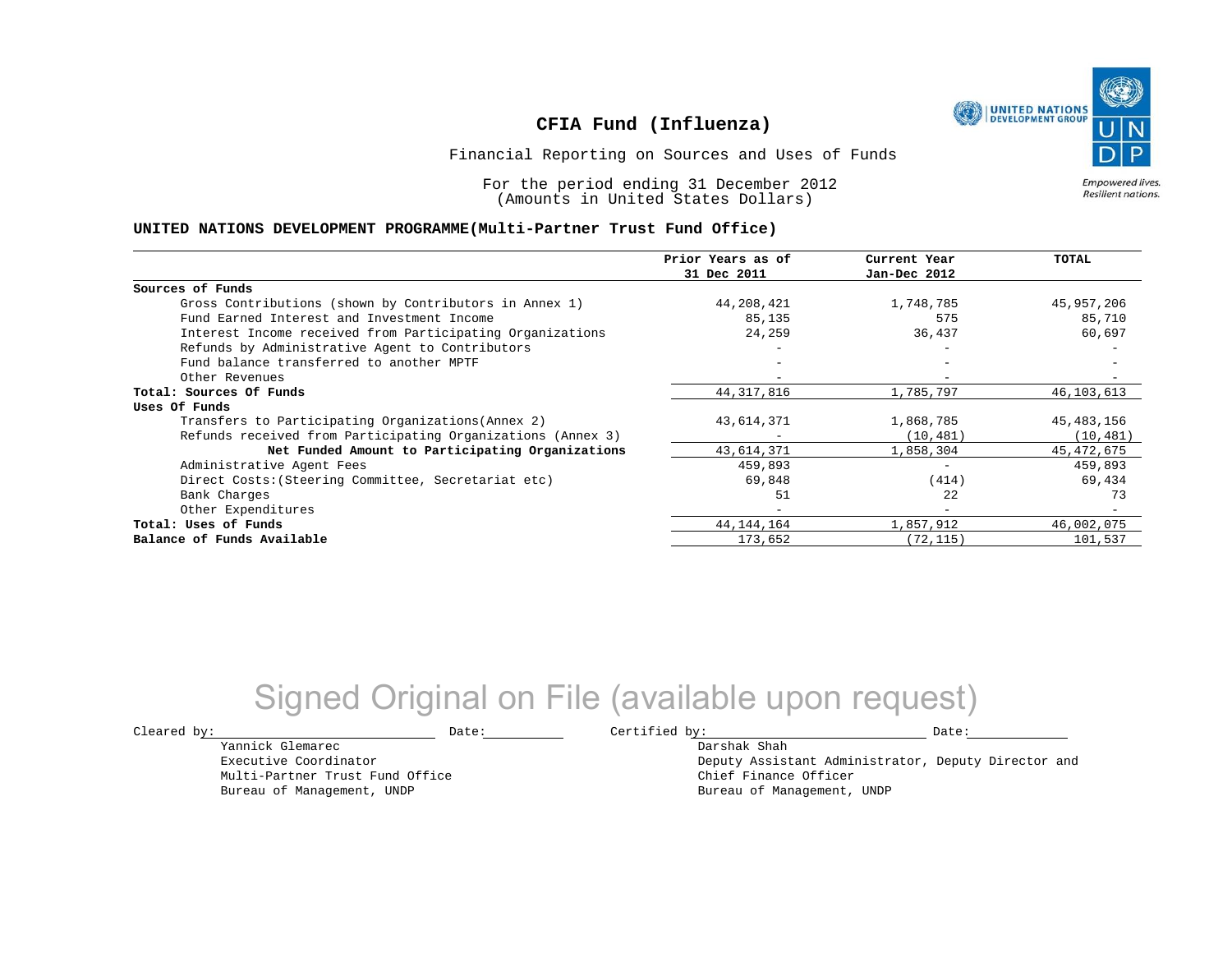

Financial Reporting on Sources and Uses of Funds

For the period ending 31 December 2012 (Amounts in United States Dollars)

Empowered lives. Resilient nations.

#### **UNITED NATIONS DEVELOPMENT PROGRAMME(Multi-Partner Trust Fund Office)**

**Annex - 1: Gross Contributions**

|                                | Prior Years as of | Current Year             | TOTAL      |
|--------------------------------|-------------------|--------------------------|------------|
|                                | 31 Dec 2011       | Jan-Dec 2012             |            |
| Contributors                   |                   |                          |            |
| AG. ESPANOLA DE COOPERACION IN | 580,280           | $\qquad \qquad -$        | 580,280    |
| DEPARTMENT FOR INT'L DEVELOPME | 9,818,560         | $\overline{\phantom{a}}$ | 9,818,560  |
| GOVERNMENT OF NORWAY           | 5,032,462         | $\qquad \qquad -$        | 5,032,462  |
| GOVERNMENT OF SPAIN            | 558,040           | $\overline{\phantom{0}}$ | 558,040    |
| USAID                          | 28,219,079        | 1,748,785                | 29,967,864 |
| Total: Contributions           | 44,208,421        | 1,748,785                | 45,957,206 |

# Signed Original on File (available upon request)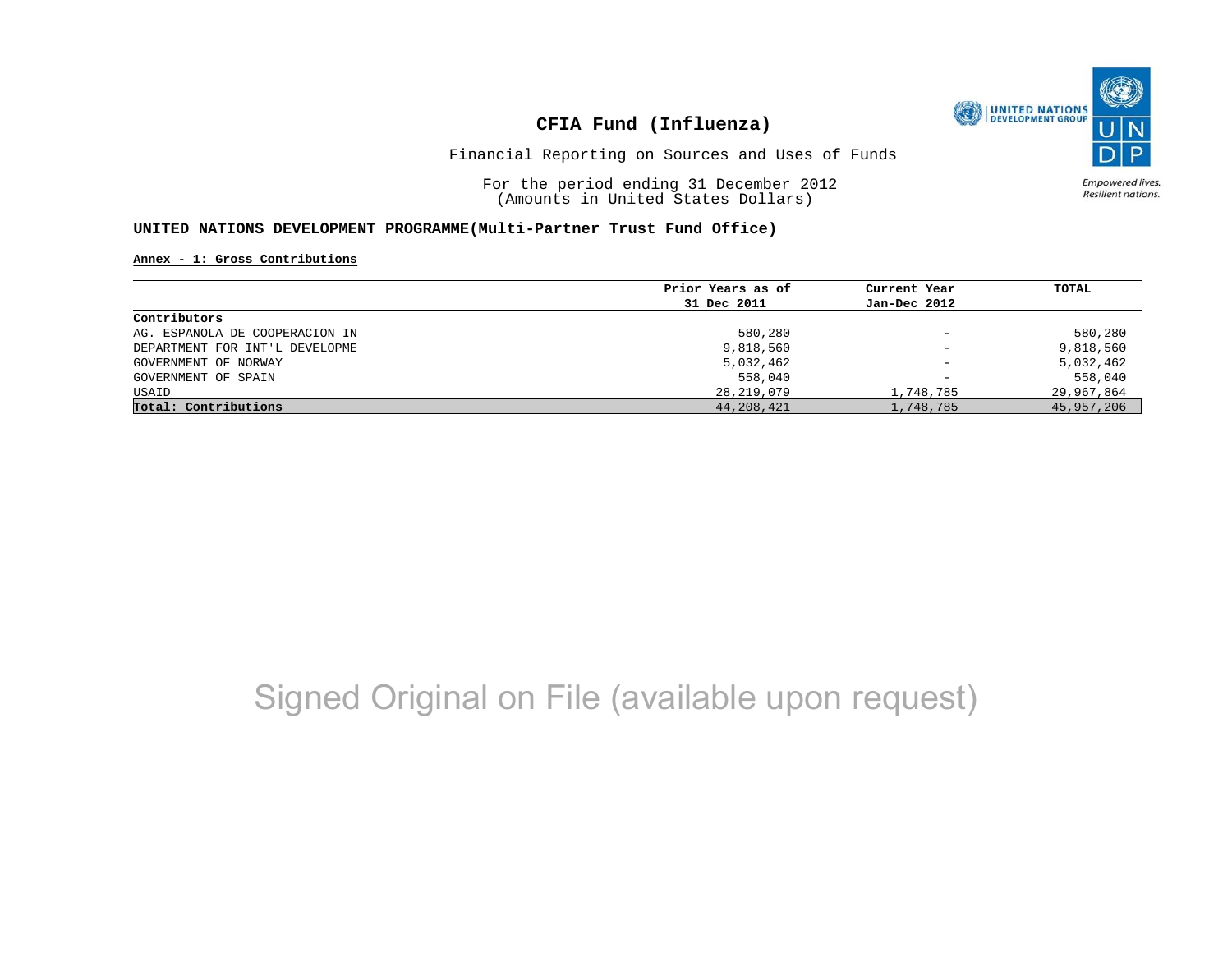

Financial Reporting on Sources and Uses of Funds

For the period ending 31 December 2012 (Amounts in United States Dollars)

Empowered lives. Resilient nations.

#### **UNITED NATIONS DEVELOPMENT PROGRAMME(Multi-Partner Trust Fund Office)**

#### **Annex - 2: Transfers to Participating Organizations**

|                                                | Prior Years as of | Current Year             | TOTAL        |
|------------------------------------------------|-------------------|--------------------------|--------------|
|                                                | 31 Dec 2011       | Jan-Dec 2012             |              |
| ICAO                                           | 1,264,445         | $\qquad \qquad -$        | 1,264,445    |
| ILO                                            | 1,194,202         | $\overline{\phantom{a}}$ | 1,194,202    |
| IOM                                            | 3,774,027         | $\qquad \qquad -$        | 3,774,027    |
| OCHA                                           | 5,702,254         | $\overline{\phantom{a}}$ | 5,702,254    |
| PAHO/WHO                                       | 350,000           | $\qquad \qquad -$        | 350,000      |
| UNDP                                           | 2,036,509         | $\qquad \qquad -$        | 2,036,509    |
| UNHCR                                          | 7,175,045         | $\overline{\phantom{a}}$ | 7,175,045    |
| UNICEF                                         | 7,195,096         | $\qquad \qquad -$        | 7,195,096    |
| UNOPS                                          | 267,202           | $\qquad \qquad -$        | 267,202      |
| UNRWA                                          | 99,510            | $\overline{\phantom{a}}$ | 99,510       |
| UNWTO                                          | 803,810           |                          | 803,810      |
| WFP                                            | 12,267,943        | 1,868,785                | 14, 136, 728 |
| WHO                                            | 1,484,328         | $\overline{\phantom{0}}$ | 1,484,328    |
| Total Transfers to Participating Organizations | 43,614,371        | 1,868,785                | 45, 483, 156 |

# Signed Original on File (available upon request)